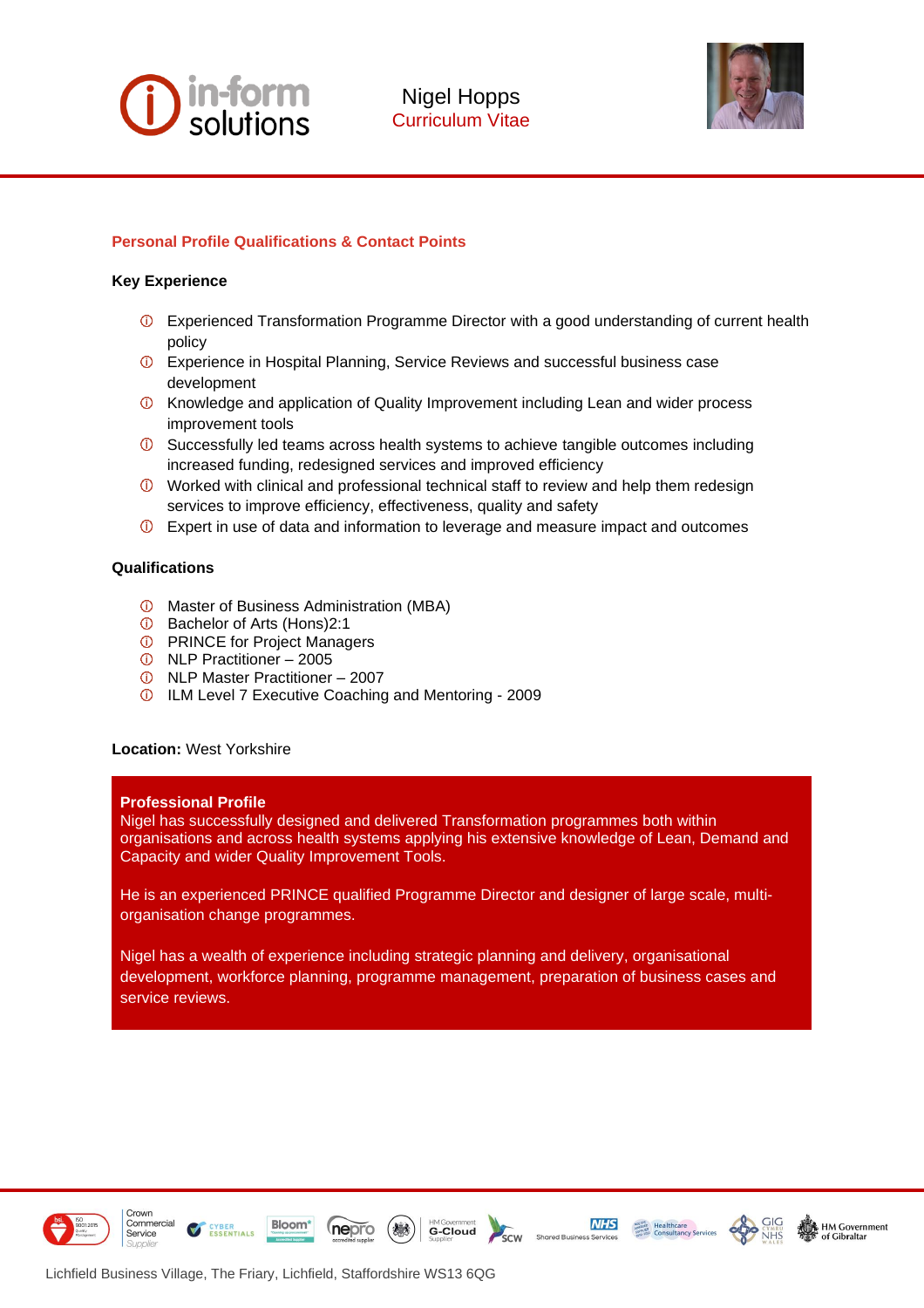



## **Relevant Consultancy Experience**

- Working as Interim Transformation Programme Director for Worcester Acute Hospitals NHS Trust reviewed the Trust's Patient Care Improvement Plan working with the SROs and multidisciplinary programme leads across the organisation. Worked with regulators to clarify and rebase key programmes of work designed to take the Trust out of 'Special Measures'
- Led on the design and delivery of the Trust's Transformation Programme for Yorkshire Ambulance Service including the development and delivery of plans to secure significant improvements in performance against national performance targets
- Developed and delivered a successful bid to host the Abdominal Aortic Aneurysm Screening Programme for the South Yorkshire and Bassetlaw area
- Led on several high-level strategic business cases from strategic outline case, through the development of outline business case to a full business case. Notably for the Hull and East Yorkshire NHS Trust developed and then wrote a successful business case for the procurement of the Castle Hill private hospital from Nuffield.
- Delivered capacity and demand reviews of both Adult Mental Health Services and CAMHS services and developed a workshop-based approach to teaching the application of capacity and demand principles leading to improvements in service quality and efficiency for Hertfordshire Mental Health Trust
- Co-designed and led a lean based process improvement programme that released around £3m in savings whilst improving service and clinical quality for Berkshire Community and Mental Health Trust. Co-designed and led on the redesign of Children's Therapy Services in Berkshire Community and Mental Health Trust
- $\overline{O}$  Co-designed and led a process improvement programme for CareUK, one of the UK's largest independent healthcare providers, designed to improve quality and safety whilst improving market share
- Led on development of the Lean based Productive Series from ideation to delivery including Productive Community Services and The Productive Operating Theatre for the NHS Institute.



Lichfield Business Village, The Friary, Lichfield, Staffordshire WS13 6QG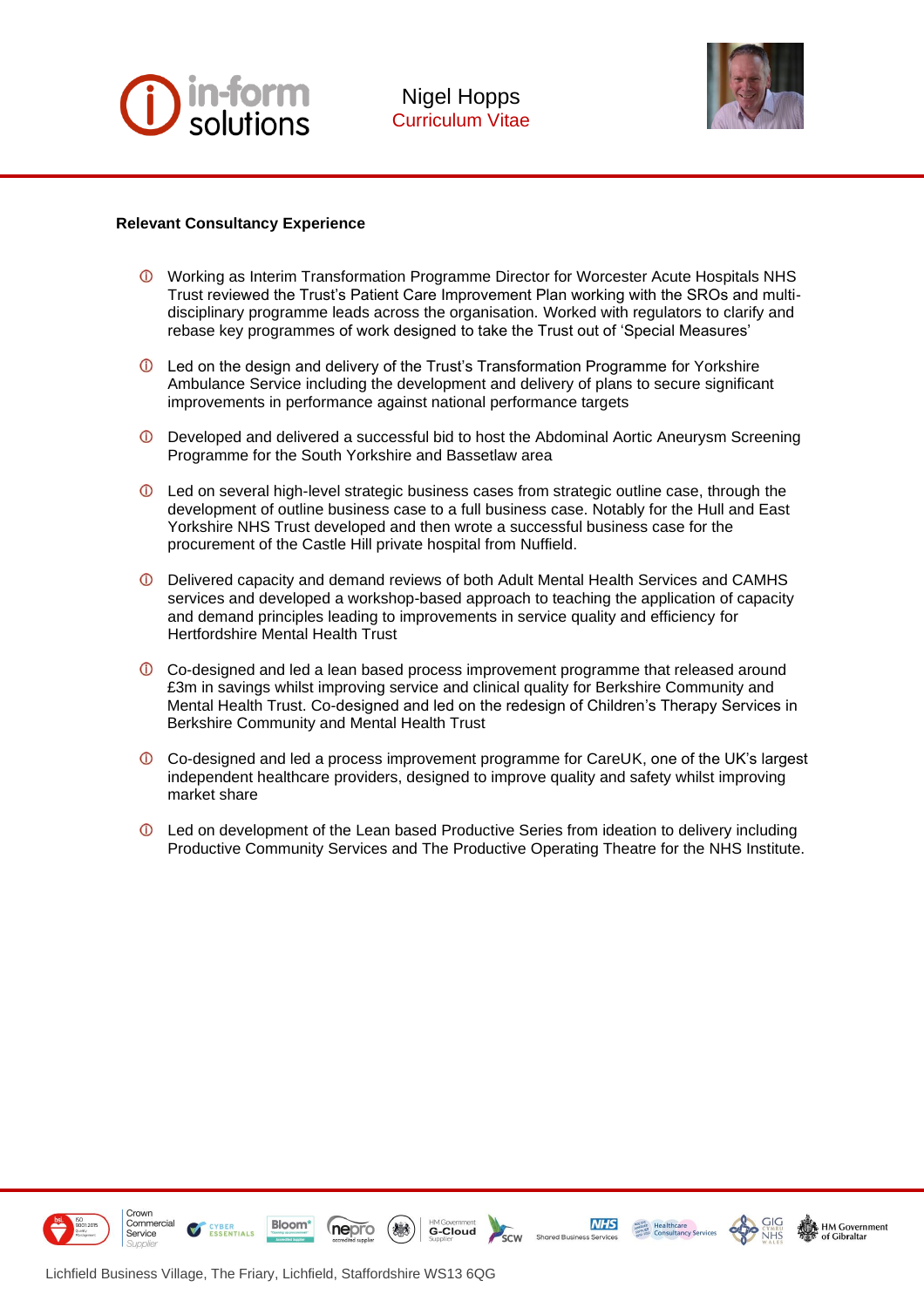



#### **Feb – Mar 2020 – curtailed due to COVID 19 Patient Experience and Improvement Programme Support HCA UK Healthcare Group**

Engaged by HCA (at the Wellington Hospital initially and then across the group) to develop a programme of support designed to help frontline staff improve patient experience, discharge planning and reduce medication errors. In doing this we are teaching QI skills that staff will be able to deploy on a range of further improvement projects across the hospital. To date, we have worked with more than 50 staff on more than a dozen projects.

#### **October 2019 – January 2020 Project Lead North of England Commissioning Support Unit**

- $\bullet$  Led a team commissioned by NHSE/I to undertake a rapid digital diagnostic designed to provide a robust evidence base for establishing an enabling digital maturity programme across the Midlands and Eastern regions.
- $\mathbb O$  Undertook a diagnostic showing a clear understanding of the current digital maturity position and a high-level gap analysis to inform future priorities
- $\overline{O}$  Contributed to a digital dashboard to allow the ongoing monitoring and insight into progress in digital policy areas – the principles and initial design were subsequently adopted by NHSX national team
- Developed a framework for Regional Operating Models to support the progression of digital maturity tailored to the needs of each the regions including the structure, roles and responsibilities of the Regional Digital Transformation Teams to enable digital maturity
- **C** Robust governance and reporting across the regions that is a light touch and supportive putting equal emphasis and value on quantitative and qualitative aspects
- $\bullet$  Proposed a Leadership model to enhance current digital transformation capacity and capabilities including a framework for a strong digital inclusion and engagement model for organisations, their staff, patients and the wider public and a model and process for targeting digital transformation investment to support sustainable digital maturity

## **March 2018 – March 2019 Programme Lead North-East Commissioning Support Unit**

- Worked with NHS England clients in North Midland DCO and Derbyshire and Nottinghamshire STPs supporting the GP Forward View Programme as Workforce Programme Lead.
- Supported the design and delivery of GP retention schemes, redesign of Training Hubs in Derbyshire and development of a robust STP workforce delivery plans.
- Worked successfully with clients to engage with local stakeholders including LMCs, HEE, GP practices, other provider organisations and commissioners to develop a collaborative approach to delivering the Programme and the wider Primary Care Workforce needs of each of the STPs.



Crown

Service

Commercial

 $\blacktriangledown$ 





**NHS** 

Shared B



**Bloom**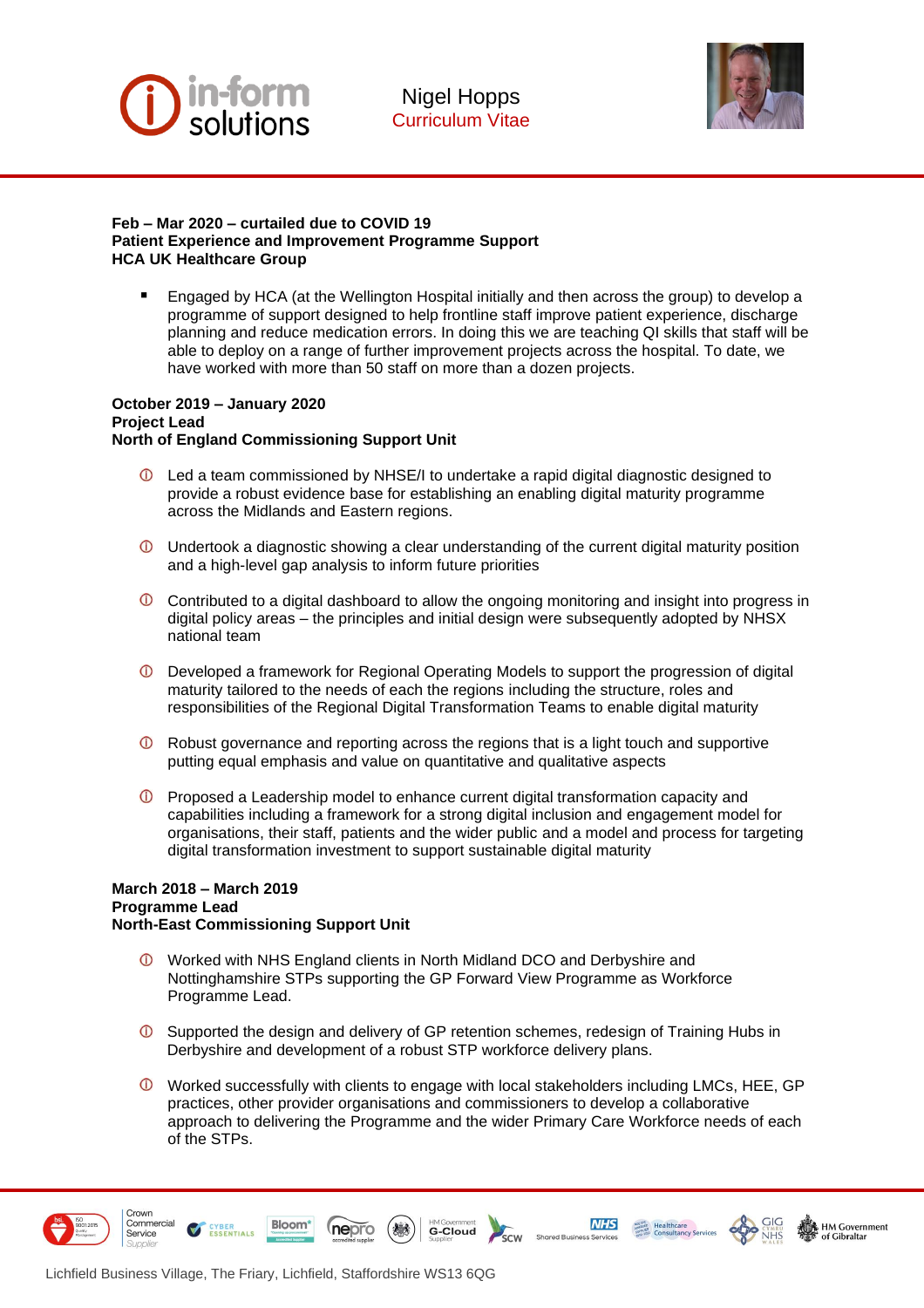



- $\overline{O}$  Co-ordinated and led successful bids for over £1m of additional funding for retention schemes in Nottinghamshire and Derbyshire.
- $\circled{1}$  Supported the promotion of the programme in Nottinghamshire through the design and delivery of workshop events

#### **May 2016 – December 2016 Interim Programme Director - Patient Care Improvement Plan Worcester Acute Hospitals NHS Trust**

- Reviewed the Trust's Patient Care Improvement Plan working with the SROs and multidisciplinary programme leads across the organisation
- Clarified and rebased key programmes of work designed to take the Trust out of 'Special Measures'
- Developed revised objectives and detailed milestone plans for the programme and strengthened formal governance arrangements
- Developed improved reporting of progress for both internal and external stakeholders
- Sourced and quickly deployed programme management and improvement capacity to support the programme and created an ongoing resource plan with an associated business case
- Reviewed and redesigned the Outpatient Improvement Programme including delivering a revised strategy and integrated 2-year project plan
- **C** Reviewed and reframed the Trust's Draft Organisation Development Strategy
- Wrote proposal to move towards a more formal PMO arrangement within the Trust

## **February 2015 – February 2016 Interim Transformation Programme Director Yorkshire Ambulance Service**

Led on the design and delivery of the Trust's Transformation Programme including the development and delivery of plans to secure significant improvements in performance against national performance targets

- **C** Led on the development of an Urgent and Emergency Care Strategy
- Defined and refined the content of the Transformation programme and associated deliverables
- Contributed to the design and delivery of key transformation projects including large scale changes to the Accident & Emergency Service, Patient Transport Service and plans to integrate the 111 and 999 call centres
- $\odot$ Developed the Transformation Team as key programme management and assurance resource for the service and further developed a Trust-wide programme management methodology.

G-Cloud

scw Sho **NHS** 

**HM Government** 



Crown Commercial

Service

**ESSENTIALS** 

**Bloom** 

nepro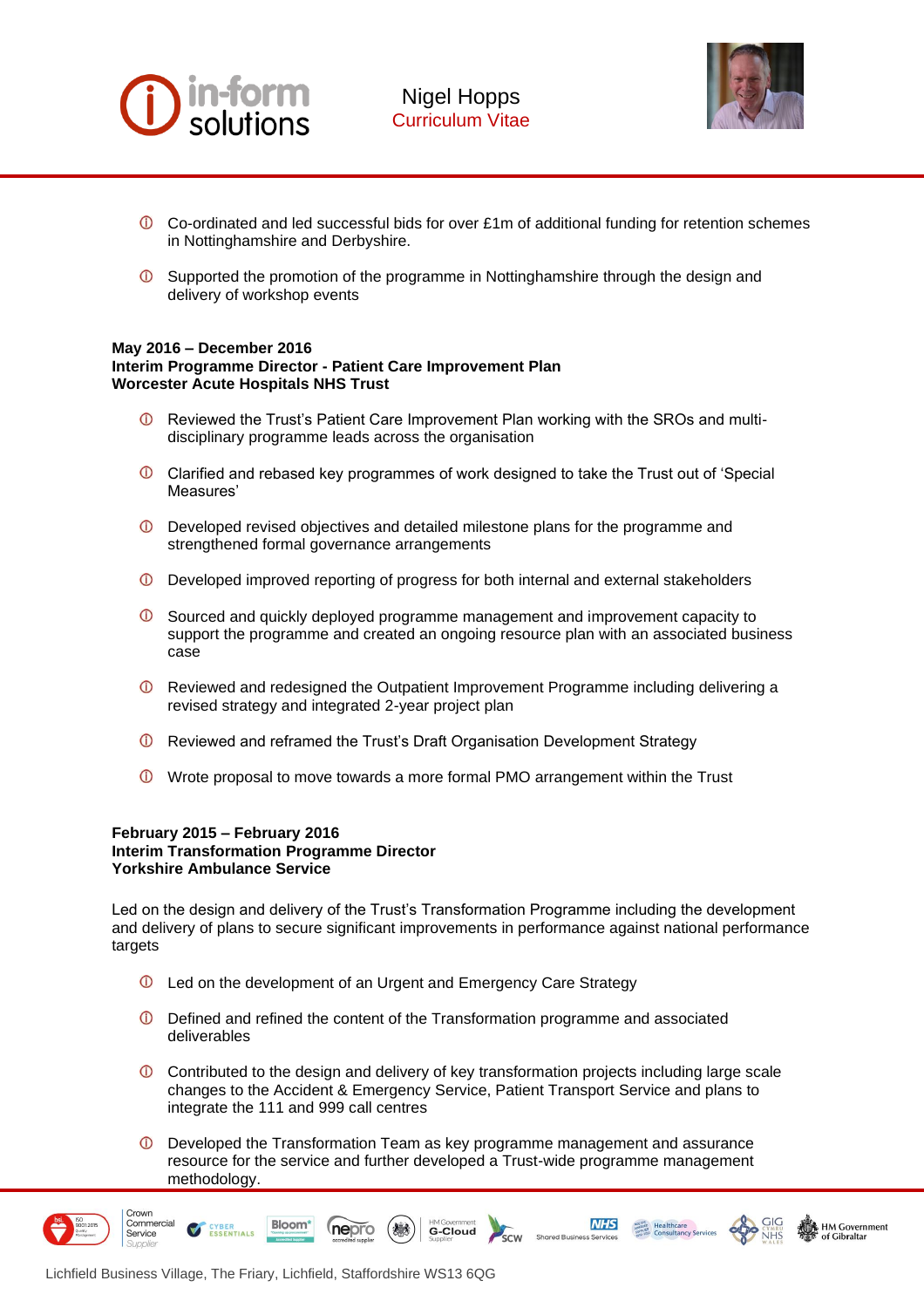



 $\circledcirc$ Developed a transition plan for the Team into a wider Programme Management Office role.

#### **February 2012 – February 2013 UK Consultancy Lead Francis Group**

Led and managed the UK healthcare consultancy practice successfully developing new business, increasing the company's profile as well delivering high quality consultancy assignments including;

- Developed and delivered a successful bid to host the Abdominal Aortic Aneurysm Screening Programme for the South Yorkshire and Bassetlaw area
- Commissioned to support system wide development of urgent & emergency care models cocreated a data driven dynamic model to help support commissioning decisions around A&E, walk-in centres and GP Out of Hours for Bromley CCG
- Successfully designed and delivered the process of authorisation for the East Midland Local Education & Training Board.
- Successfully designed and delivered the process of authorisation for the West Midlands Local Education & Training Board

## **September 2011 – February 2012 Interim Programme Director (CQC Recovery) United Lincoln Hospitals NHS Trust**

- Designed and coordinated the Programme of work that successfully delivered an improved CQC inspection rating
- Delivered Physician led emergency care model at Pilgrim Hospital with Deputy Medical **Director**

## **2008 – 2011 Interim Transition Director/Head of Service Transformation NHS Institute for Innovation and Improvement**

Undertook several interim roles at the NHS Institute and played a key role in the development of the organisation's commercial capability as well internal business development

- Led on development of the Productive Series from ideation to delivery including Productive Community Services and The Productive Operating Theatre for the NHS Institute.
- Worked as part of the Executive Team in the role of Transition Director, led programme of work to introduce new organisational structures and process.
- Delivered the NHS Institute's Health Systems Support Programme. In Bedford, made a significant contribution to the development of a health economy wide QIPP plan regarded as one of the best produced.

G-Cloud

 $\overline{\text{sc}}$ w

**NHS** 

**HM Government** 

**September 2007- May 2008 Assistant Chief Executive (Healthcare) Public Sector Consultants** 

**ESSENTIALS** 



Crown Commercial

**Bloom** 

nepro